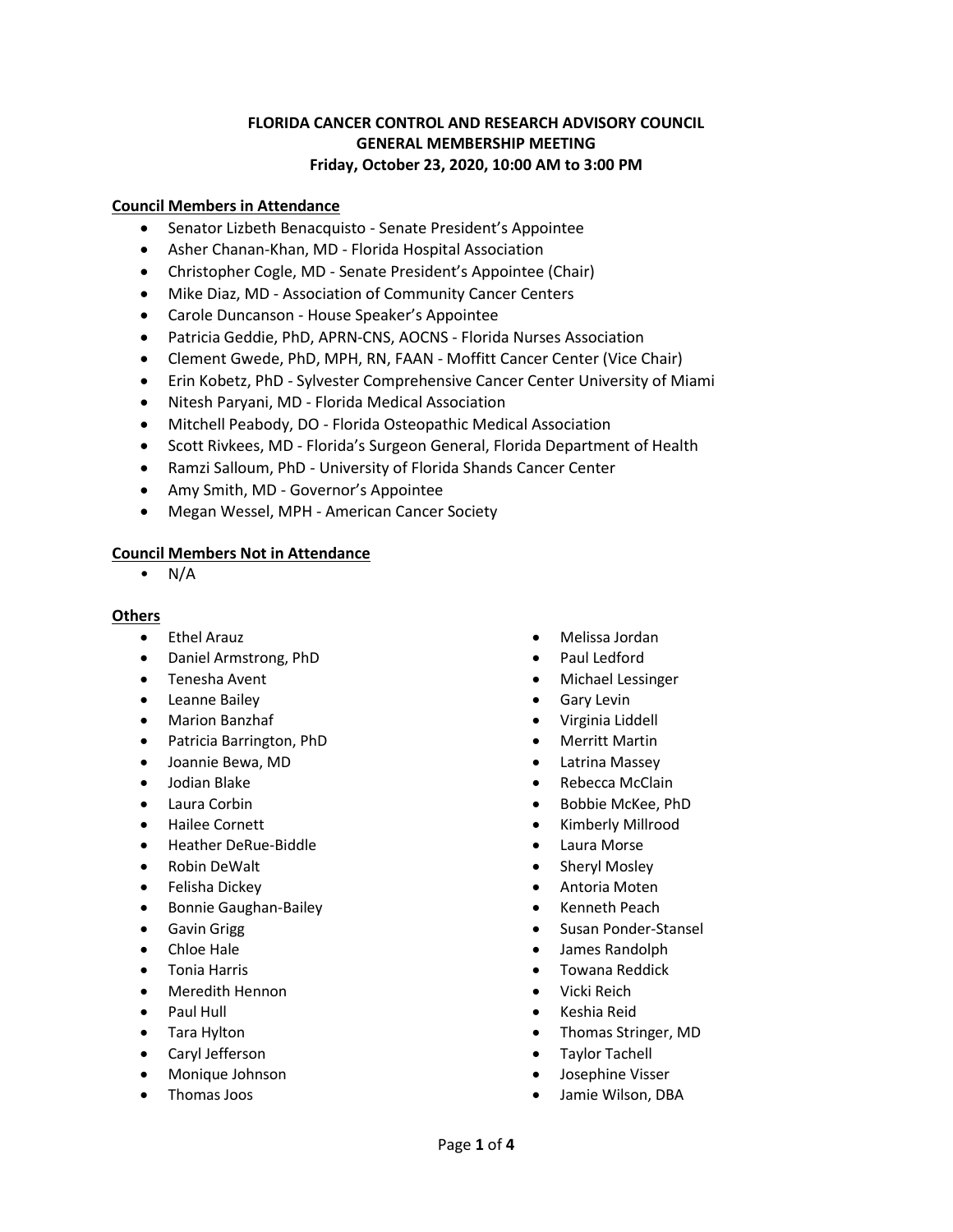## **Welcome**

Dr. Chris Cogle began by welcoming members and guests, taking a moment to reaffirm the Council's mission to advise the state on ways to reduce cancer burden, and reviewing the day's agenda. Council members introduced themselves.

### **Approval of Minutes**

Dr. Clement Gwede presented the minutes and made a motion to accept the minutes. Senator Lizbeth Benacquisto seconded the motion to approve the minutes. The Council concurred with no objections.

### **State Cancer Plan Overview, Revisions & Implementation Update**

Dr. Cogle began the discussion by reviewing cancer incidence and mortality in Florida, and the long-term vision of cancer in Florida. He reviewed the 2020-2025 Florida Cancer Plan goals and objectives. Dr. Cogle emphasized the importance of Regional Cancer Control Collaboratives (RCCC) in the development and implementation of the Cancer Plan and invited the RCCC representatives to introduce themselves.

There was discussion regarding the annual process for making revisions to the Florida Cancer Plan. The three proposed revisions for the current year include: 1) change Objective 14.1 to align with updated USPSTF HCV screening guidelines; 2) change Goal 13 to emphasize the focus on screening for aggressive prostate cancer; and 3) update baselines and targets for Objectives 9.1-9.4 based on the availability of new data. Dr. Bobbie McKee will send a notification of the review period prior to the changes being finalized.

CCRAB will be developing a Cancer Plan Dashboard with data to help determine progress and inform the selection of priorities throughout the implementation process.

# **COVID-19 & Department of Health Updates**

Dr. Scott Rivkees provided an update on COVID-19 and discussed the state's multi-agency response to the virus. Data, reports and other resources are publicly available on the Florida Department of Health's (DOH) website. All states have provided provisional plans to the Department of Health and Human Services in anticipation of vaccine approval and availability by the end of the year. Many individuals have fallen behind on getting the flu vaccine, primary care, cancer screenings, etc. The Department has continued to keep other health promotion programs active during this time. The use of data and multiagency cooperation and collaboration will continue to be important moving forward.

### **Legislative Update & Discussion**

Senator Benacquisto began by thanking Dr. Rivkees for the work he and his teams have done to address the pandemic. The upcoming legislative session will be uniquely challenging from the standpoint of both conducting work in the Capitol as well as the current budget forecasts. However, the work of CCRAB and other groups and institutions is important, and advocates should continue to keep it top of mind, in partnership with the Legislature, Governor's Office and Florida DOH.

Mr. Paul Hull, ACS CAN, agreed that there were many uncertainties and current budget deficit ahead of the next legislative session. Top priorities will be protecting funding for the Mary Brogan Breast & Cervical Cancer Early Detection Program, the State's biomedical research programs, and the State's tobacco prevention program. Beyond budget priorities, ACS CAN will continue to look for appropriate opportunities to advocate for tobacco control initiatives. Dr. Ramzi Salloum commented on the empirical evidence showing the substantial effect flavor bans have on youth demand for nicotine products.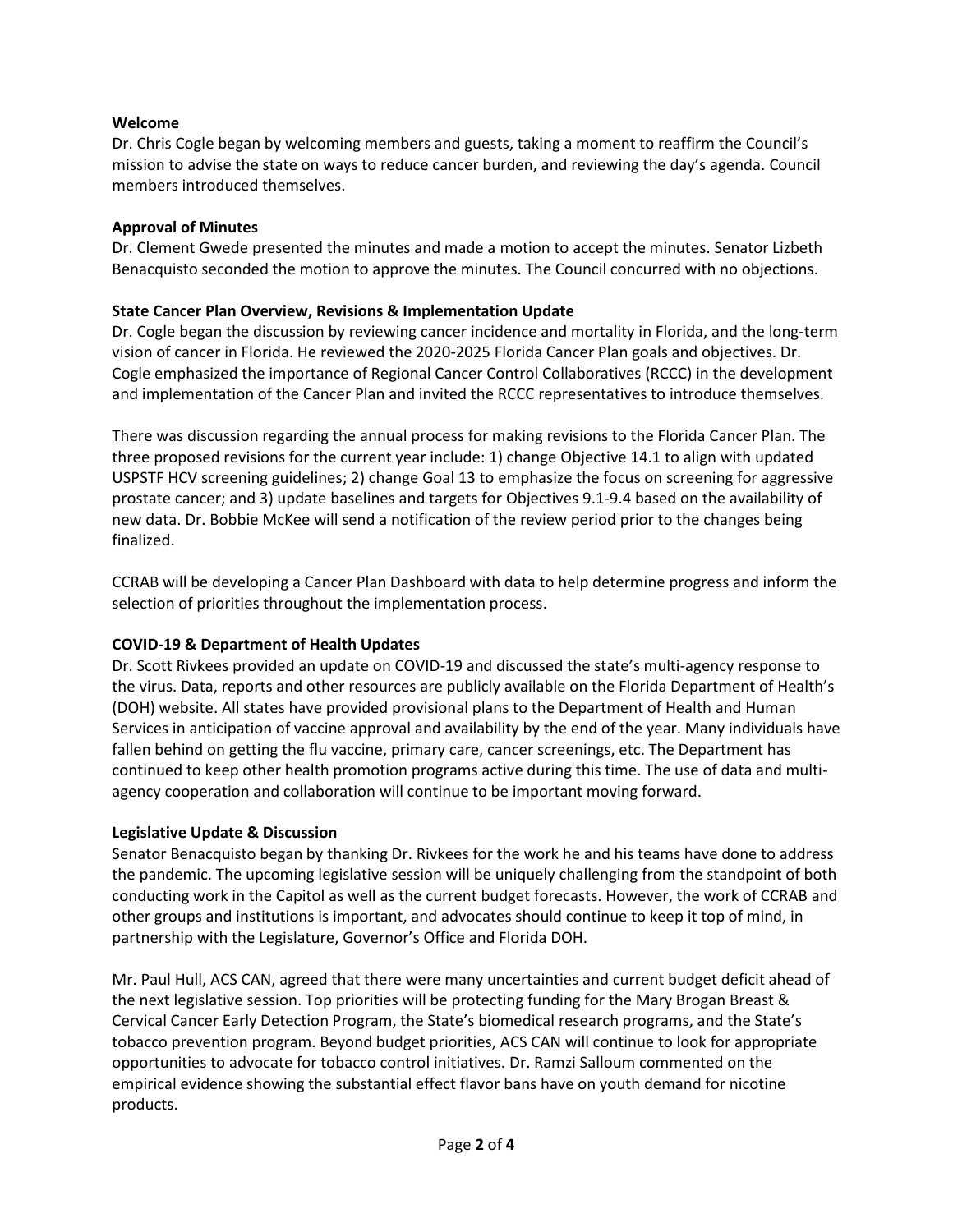There was discussion regarding increasing healthcare access for Floridians who have become unemployed during the pandemic. Senator Benacquisto stated that it is important to utilize existing data to drive efforts and to look at individual cancer types. There are a number of state programs that could possibly be augmented to meet current needs. Health plans should also be included in the discussion.

# **Resumption of Cancer Screenings**

Dr. Mike Diaz shared study details regarding the COVID-19 impact on cancer screenings in Florida using claims data to compare monthly screening and biopsy rates by disease type with the previous year's monthly rates. Dr. Diaz also has national data, and can share both state and national data with anyone who is interested in receiving the information. There was discussion regarding colorectal cancer screening by modality.

Ms. Megan Wessel shared national cancer screening data through June, and discussed health system activities. The American Cancer Society (ACS) has developed learning collaboratives and is working with Federally Qualified Health Centers (FQHC) to share information on how cancer screening back logs are being addressed. Hospital systems have expressed an interest in public messaging to address patient reluctance. Advocacy efforts are also of interest. The ACS is convening integrated delivery systems to share challenges and solutions. Health plans began shifting focus to restarting cancer screenings in July/August. The ACS has developed a toolkit for safely resuming and promoting cancer screenings during the pandemic, along with numerous other resources. Additionally, the ACS has partnered with the NFL to get back on track with cancer screenings during COVID-19; three of the twenty-four funded projects are in Florida.

There was discussion regarding the backlog of colonoscopy following abnormal FIT tests; the National Colorectal Cancer Roundtable is currently looking at this.

CCRAB will continue working with stakeholders on the statewide priority campaign/efforts focused on resumption of cancer screenings.

# **Palliative Care & Hospice Presentation**

Ms. Susan Ponder-Stansel and Mr. Paul Ledford delivered a presentation on Florida's Palliative Care Coalition. The Coalition's goals are aligned with the Objectives under the Florida Cancer Plan Goal 16: Achieve excellent quality of life for all Floridians with cancer and their caregivers from Day 1 of diagnosis, during treatment, and after treatment. CCRAB will work with the Coalition and other stakeholders on this goal.

# **Biomedical Research Advisory Council (BRAC) Update**

Dr. Danny Armstrong gave an update on the state's cancer research programs. The quality of research proposals being submitted remains high, and we are still falling short on the ability to fund all of the meritorious grant applications. There was discussion regarding the political climate and state budget forecasts. The Council has identified increased investment by the State of Florida to close the merit gap as a top priority. There was discussion regarding possible future grant opportunities that could help implementation activities locally. Dr. Erin Kobetz highlighted the commitment of the academic cancer centers and their offices of community outreach, engagement, and equity; the alignment of their priorities and what the Florida Cancer Plan seeks to accomplish is critical for making progress and attaining equity.